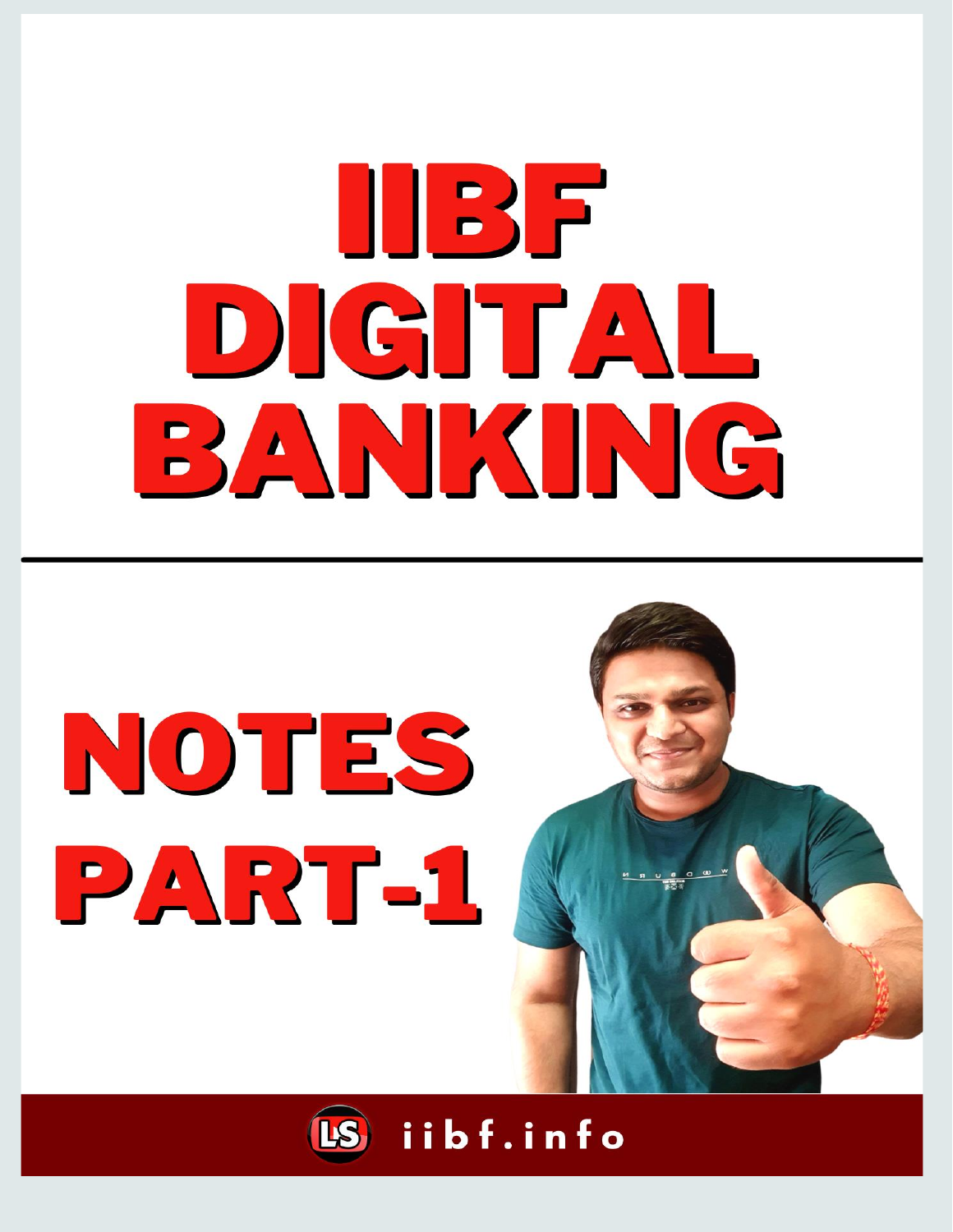

 $\bigoplus_{\text{https://learning sessions.in/}}$ <https://iibf.info/> **2**[9915771469aj@gmail.com](mailto:9915771469aj@gmail.com)

**Note:** Though we had taken enough care to go through the notes, we advise everyone to update oneself with the latest information through RBI website and other authenticated sources**.**

# SESSIONS

**November 2021**

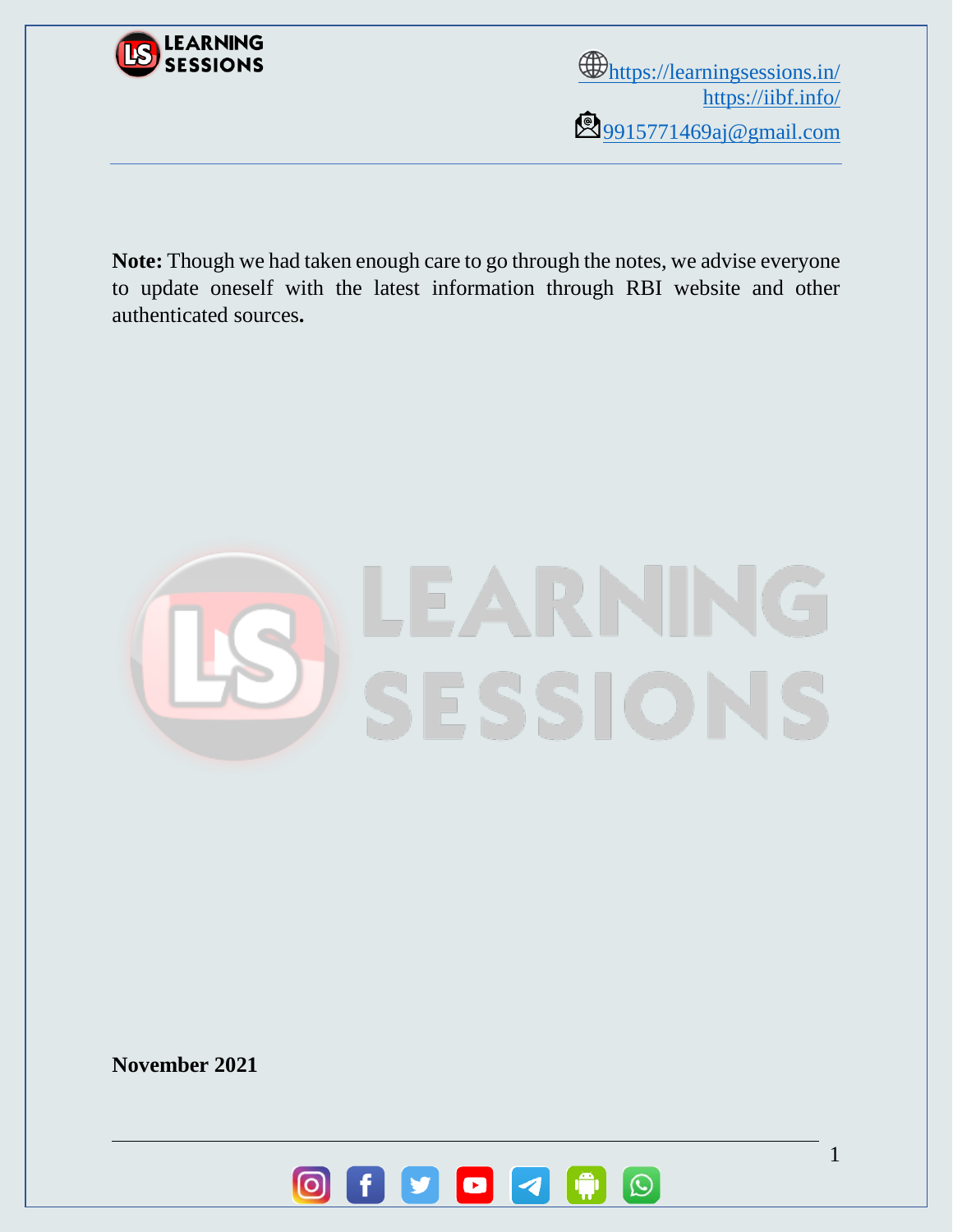

<https://learningsessions.in/> <https://iibf.info/> **2**[9915771469aj@gmail.com](mailto:9915771469aj@gmail.com)

### **DIGITAL BANKING IIBF NOTES:**

**Digital Banking:** The computerization of traditional banking services is known as Digital Banking. It enables the customers to access various banking products and use services of banks via an online or electronic mode.

The digitalization of all banking operations has substituted the bank's physical presence by eliminating the customer's need to visit the branch.

**Digital Banking activities:** It includes such as *Cash Deposits, withdrawals, and transfers, Bill Payments, Account management and services, Applying for financial products, Portfolio Management, Loan Management, Investment in financial services, etc*.

**Digital Banking Products & Services:** Bank Customers who have access to a stable **internet connection**  $\&$  **a smart device** (such as a laptop or PC, mobile phones, or tablets) can avail of digital banking products & services, without physically visiting the bank's branch.

- **Bank Statements:** Statements pertaining to any specified period are easily available to view & download.
- **Cash Withdrawals:** The wide presence of ATMs across cities & towns has made the facilitates like cash withdrawals with the help of Digital banking has brought convenience at the feet of customers.
- **Fund Transfer:** The service of transferring funds online through RTGS, NEFT, IMPS, and mobile banking applications is one of the most significant advantage that digital banking has brough in. The demand for Cheques & Demand Drafts (DD) has reduced very much because of such online alternatives.
- **Managing Cheques:** Now one can even intervene in the cheque clearing process to stop the payment if required as per their reasons such as the wrong amount, the wrong beneficiary name mentioned, or misplacement.

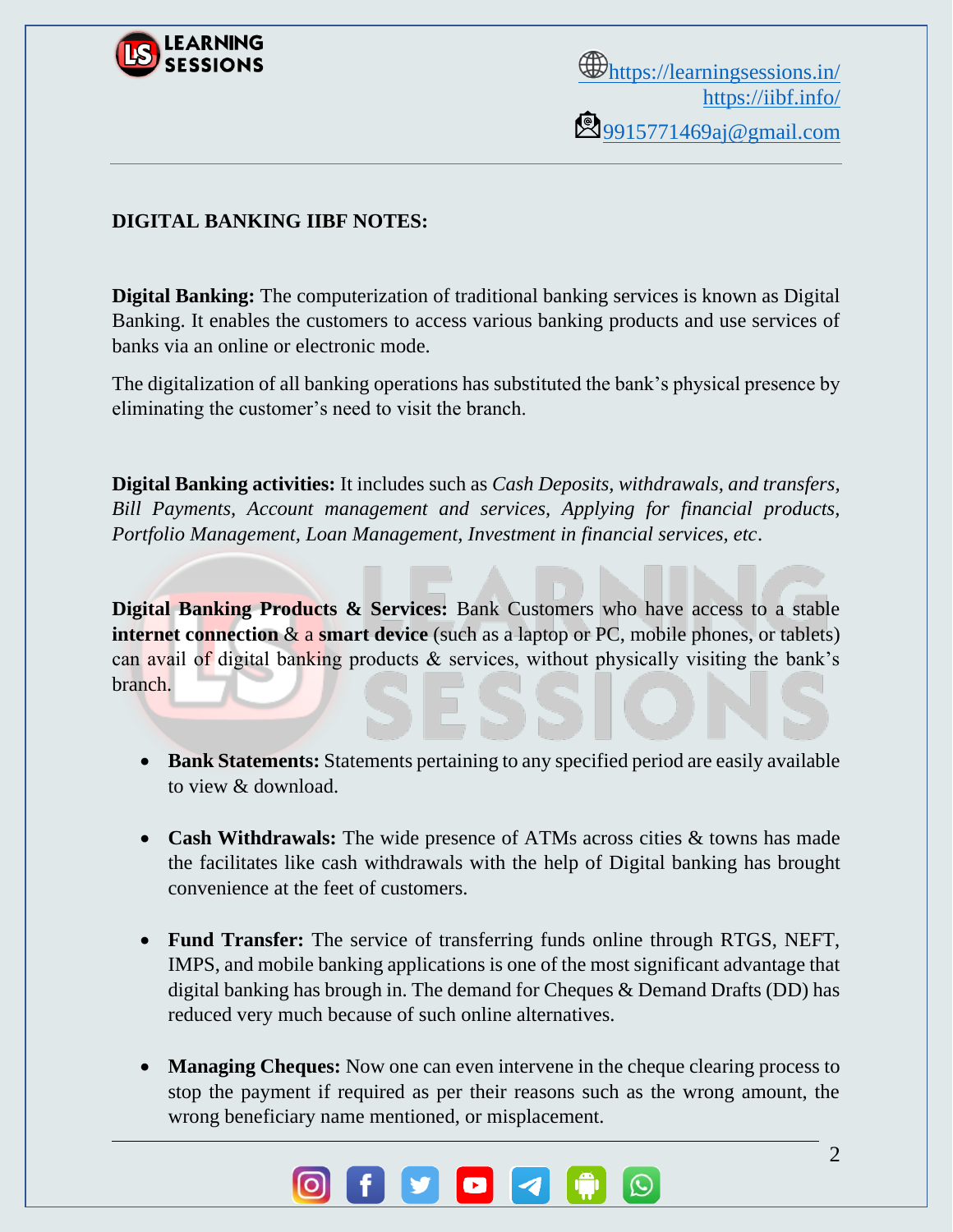

<https://learningsessions.in/> <https://iibf.info/> **2**[9915771469aj@gmail.com](mailto:9915771469aj@gmail.com)

- 
- **Mobile Banking:** Mobile banking basically shows the use of an application optimized for smartphones or tablets for digital banking services.
- **Bill Payments:** One can give standing instructions for monthly debits in favor of a regular utility payment via auto-debit feature for regular payments.
- **Finance:** With Digital Banking one can now open FDs, apply for loans, invest in MF and buy insurance products. Demat accounts can also be linked to bank accounts to provide a uniform flow of funds for profitable investments.
- **Monitor Transactions:** Digital banking allows the user to monitor their account balances with just one click. Banks also send transaction alerts to the registered mobile number or email addresses of the customers. The banking transactions get updated almost as soon as they are performed.

**ATM: Automated Teller Machine** is most commonly used among customers in India. Today, ATMs are not restricted to cash withdrawal but they are also used for:

- Balance Inquiry
- Cash & Cheque deposits
- Changing the Debit/Credit card PIN
- Bank Statements
- Transfer amount from 1 account to other bank accounts
- Making Debit/Credit card payments, etc.

### **NEED of Digital Banking:**

- Banking functions from the **comfort of their homes**.
- Around the clock with  $(24\times7)$  availability of access to its functions.
- **Reduced paperwork** for banks' employees.
- **All kinds of** utility **bills**, including gas, phone, electricity, or other bills, and recharges can be **done with one click**. One can even opt for reminders on upcoming payments and outstanding dues.
- **Auto-debit** facility to pay bills.
- **Online shopping is simplified** with its help as payment gateways are integrated with online shopping portals.

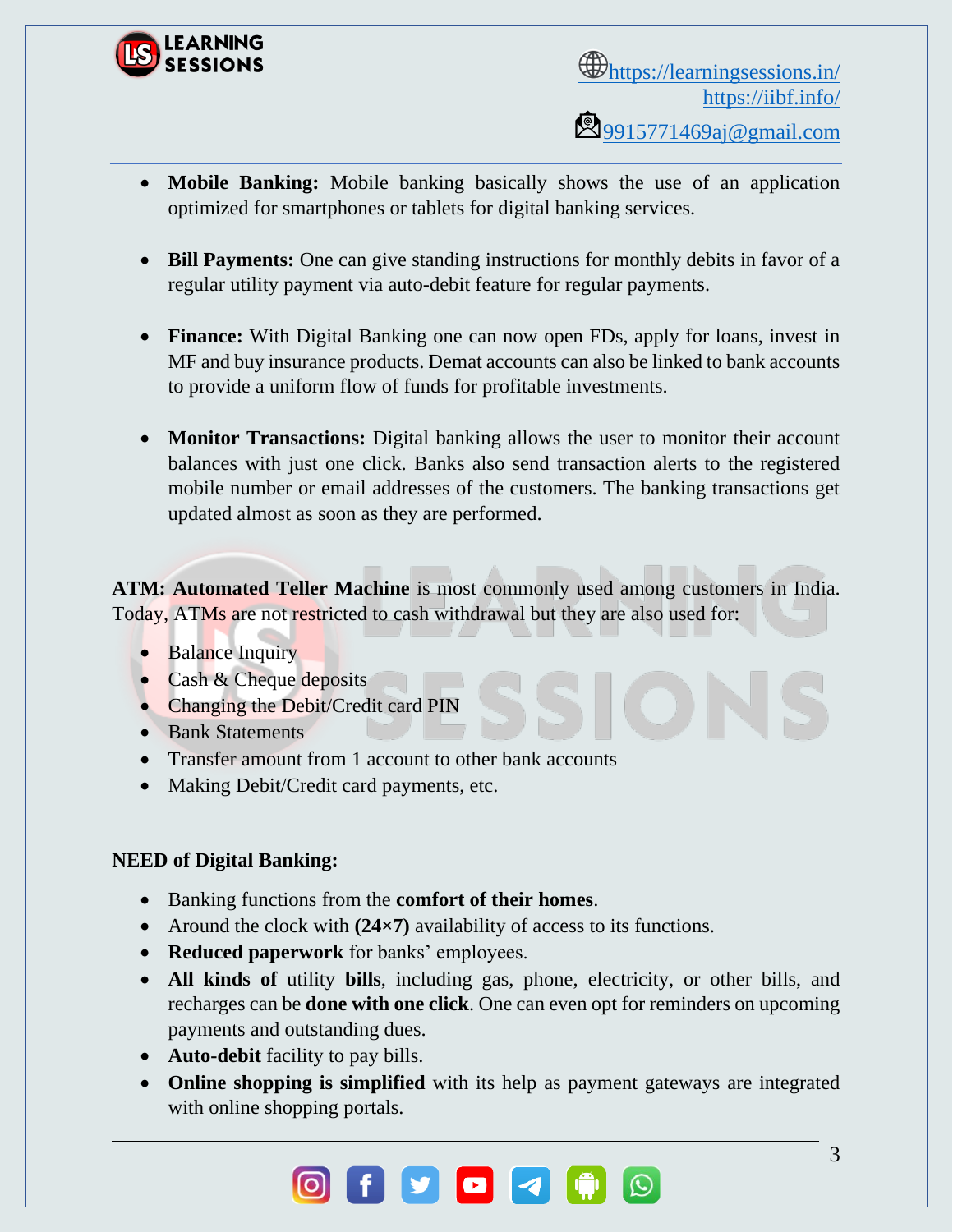

<https://learningsessions.in/> <https://iibf.info/>

**2**[9915771469aj@gmail.com](mailto:9915771469aj@gmail.com)

- Digital banking services are have reached in **remote areas**.
- Reduced risk **of counterfeit currency**.
- It **saves time, resources, & workforce** as banking becomes economical through digitalization.

### **CUSTOMER EDUCATION FOR DIGITAL BANKING PRODUCTS**

Customer experience (CX) in banking is very important strategic approach to meet the customer demands. Banks & financial institutions (FIs) need to transform themselves so as to deliver a consistent banking experience whether it is online or retail.

**Customer experience (CX):** Its all the efforts that a bank puts to make its client feel important when they interact with bank.

**Customer Expectations from Digital Banking Experience:** CX has reached that level of importance where customers no longer expect their experiences to be industry-silo. They expect that banks should focus on creating an experience culture that nurtures their (customer) needs, builds trust, provide personalized services and exceeds their expectations.

The **key customer expectations** are:

- **Ease of accessibility** Banks & Financial institutions has to provide ease in using the digital platforms that have simple accessibility across multiple devices (mainly via smartphones as 15% of banking customers are found to be mobile dominant). Generally, customers are looking for a wide range of features, high quality banking experience, & an easy way to connect directly.
- **Assistance in Real time** Customer actually mean it when they say that they need "real time" help. It is found that 49% of customers say the instant support is the key in loyalty building.
- **Personalized Services** Customers are always attracted by personalized services & relevance that match with their needs. Banks can identify the key business drivers

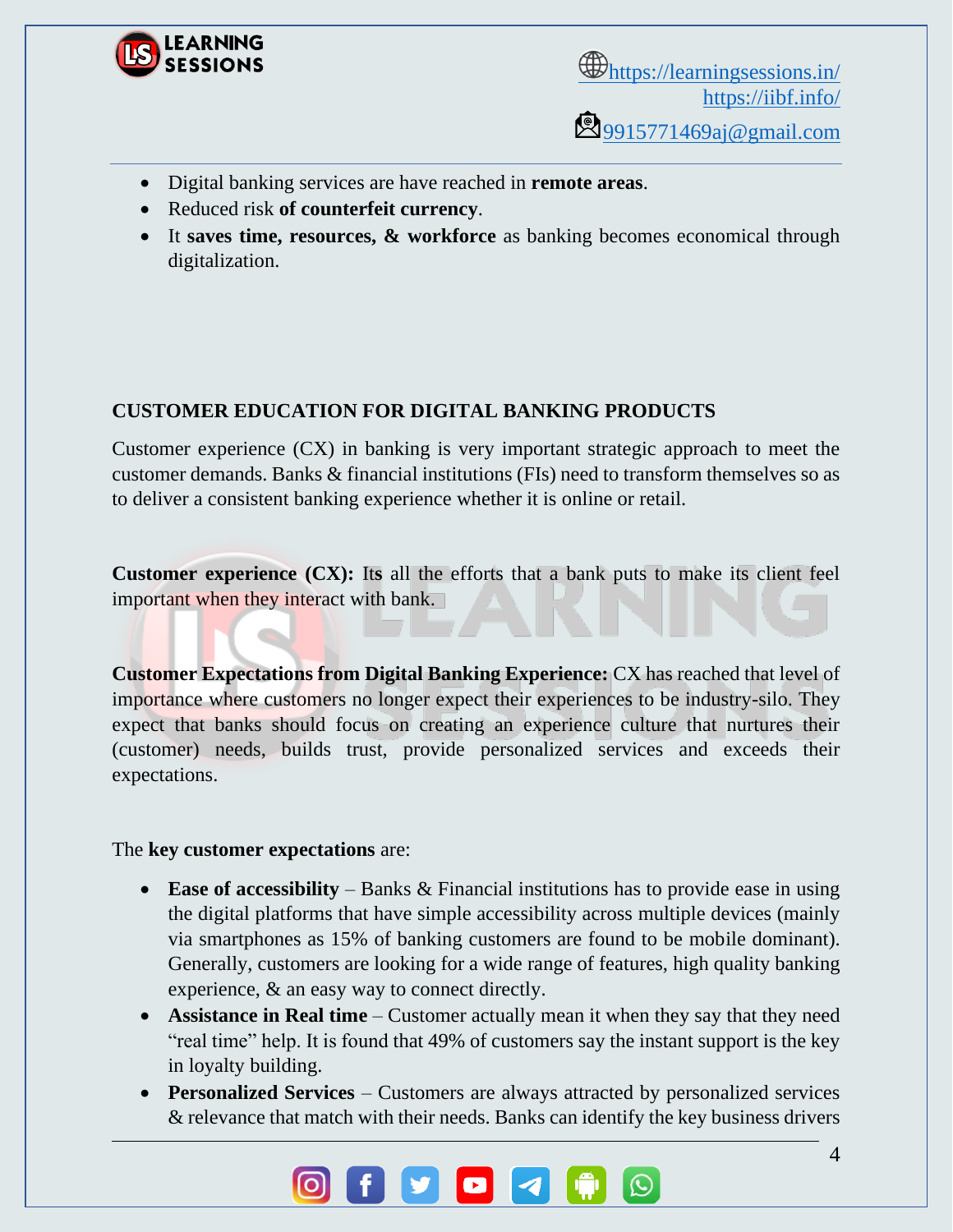

 $\bigoplus_{\text{https://learning sessions.in/}}$ <https://iibf.info/> **2**[9915771469aj@gmail.com](mailto:9915771469aj@gmail.com)

and personalized support that will help in delivering a better experience in banking to their customers.

• **Data Security** – Data security has always been the a vital aspect in banking and financial services. Customers want to feel secure in sharing all their information & data with the bank. So, banks should be able to build customer trust that can withstand a healthy relationship with customers.



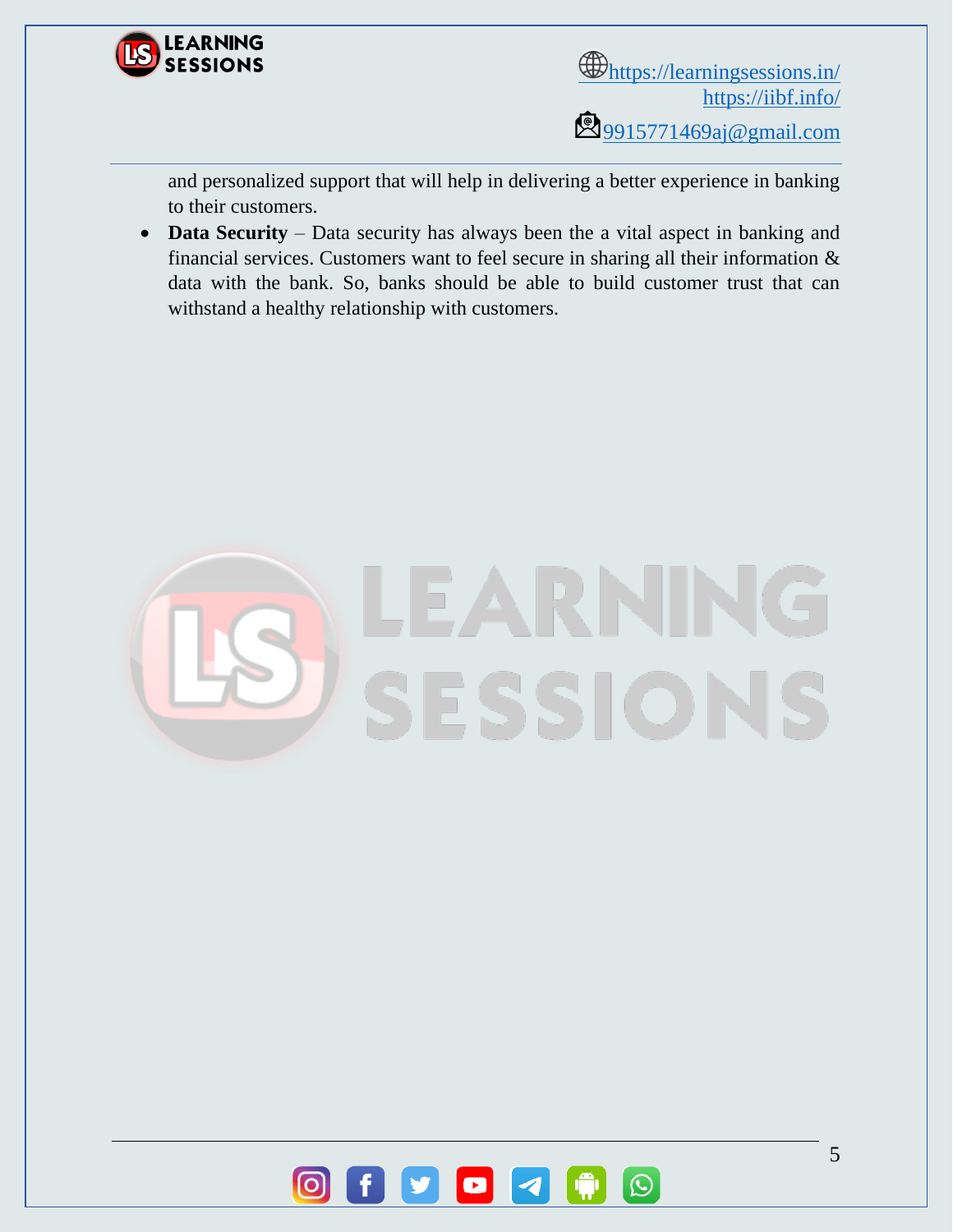

<https://learningsessions.in/> <https://iibf.info/>

**2**[9915771469aj@gmail.com](mailto:9915771469aj@gmail.com)

### **20% DISCOUNT OFFER**

You can also avail the Festival Offer of **20% Discount** that is running on our Combo packs of CAIIB/JAIIB/BANK PROMOTIONS/IIBF CERTIFICATIONS using:

## **Code: LSPRO**

Digital Banking: [STUDY MATERIAL](http://certifications.learningsessions.in/controlpanel/iibfpro) that includes:

- **Latest chapter-wise video course**  $\checkmark$  English + Hindi Language
- Offline Downloadable Videos
- **Memory Recalled** Questions
- **Tests:** 
	- ✓ Compete Mock Tests
- FB updates

The study Material will also include **the previous year's papers** of Digital Banking in the LATEST **Study Material** for 2021-2022

The Course on Digital Banking is **tutored by Mr. Ashish Jain**, who is an **ex-banker with 7 years of experience in Credit department.** He has delivered **900+ hours of online classes** and has rendered services to **1,25,000+ candidates** so far.

With his **vast expertise** in the banking field and being **trusted by more than 1,25,000 of candidates** makes him the most suitable to learn the course from!

He believes in making **his teaching - the best and quality experience** for his students and that too **at the most affordable price.**